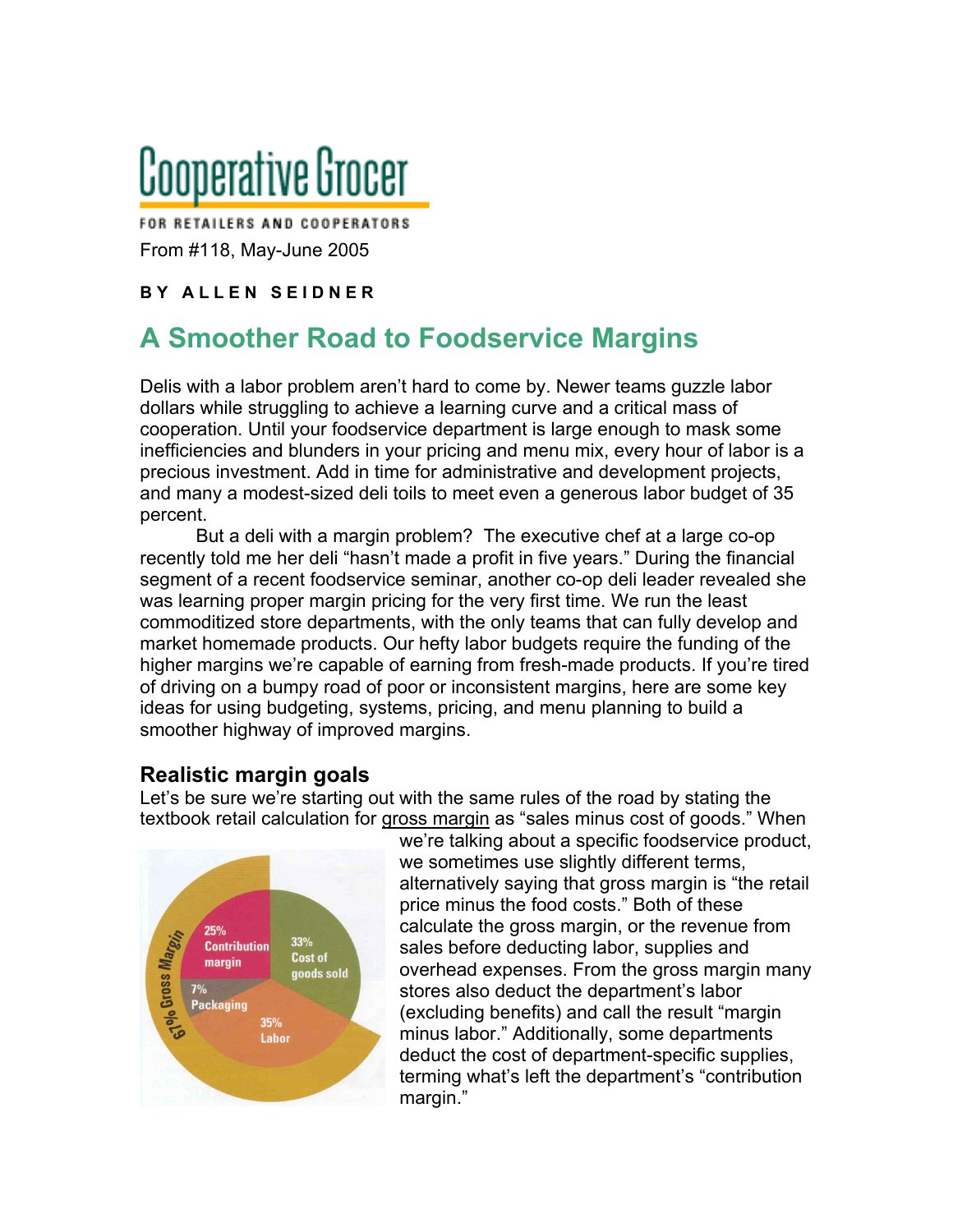Foodservice departments typically aim for an expense pie that budgets one-third of sales for cost of goods, another one-third for labor, and a sliver of the pie (about 7%) for napkins, utensils and other disposable supplies. Starting with sales of 100% and deducting 33% for cost of goods, 33% for labor and 7% for supplies yields a 26% contribution margin – just one point higher than the 25 point "margin minus labor" target many co-op delis strive for.

When you strip out the lower margin impact of the sub-departments and programs whose sales aren't from homemade product, a typical foodservice department margin goal is 67% – equivalent to food costs times 3. But pricing to achieve a 67% margin requires calculating in the product that won't ultimately be sold. Factor in 5 percentage points for waste and sampling, and you're talking about applying a pricing margin of 72 percent. The formula to price at a 72% gross margin is "food costs  $\div$  (1.00 minus 0.72)."

To simplify the math of pricing many delis simply apply a formula of "food costs multiplied by 4," which yields a 75 percent margin – a 3 point cushion after the 5 points priced in for waste and sampling. While a more precise marginminded formula is recommended, using "food costs times 4" is a basic and reasonable strategy for ensuring your prices yield the margins needed to cover food and labor costs. Note that while the difference in pricing with a formula of "food costs times 3" and "food costs times 4" may sound large, it represents only an 8 point margin increase.

#### **Steer clear of the costing pothole**

The most common pothole on the road to proper foodservice pricing is recipe costing. Costing is especially challenging for grocery store delis because it calls for systems unlike those used by any other department. After all, the grocery and other departments get their product prices adjusted rather efficiently with a few POS system keystrokes. In foodservice, leaders and cooks need to specifically document a recipe, compute the value of each ingredient, total those costs, and divide that total by the recipe's finished weight or batch size. This is definitely more work, but you only have to do it when you invent a new product and every couple of seasons thereafter.

To get your costing and pricing systems in order, have a list of all your ingredient costs, a stack of cost-out forms and a calculator in the kitchen – right where your cooks produce new products. (Your inventory form or order book pages can probably be configured to become your list of ingredient costs.) Set a firm policy that no new products will be marketed from your kitchen without a proper recipe cost-out form and a service case sign or packaged scale label. Reserve for emergencies a strategy of using an "introductory price" on any item for which staff absolutely must guess – giving you some wiggle room if the next day's cost-out proves the intro price very inaccurate.

Delis that don't cost out their recipes and guess at pricing are notorious for under-pricing. Without a ready and usable costing system, pricing is left to the whim or judgment of whoever's handy. But entry-level staff members typically lack the context for judging what our customers will pay for the quality and convenience of homemade foods. Even experienced foodservice workers are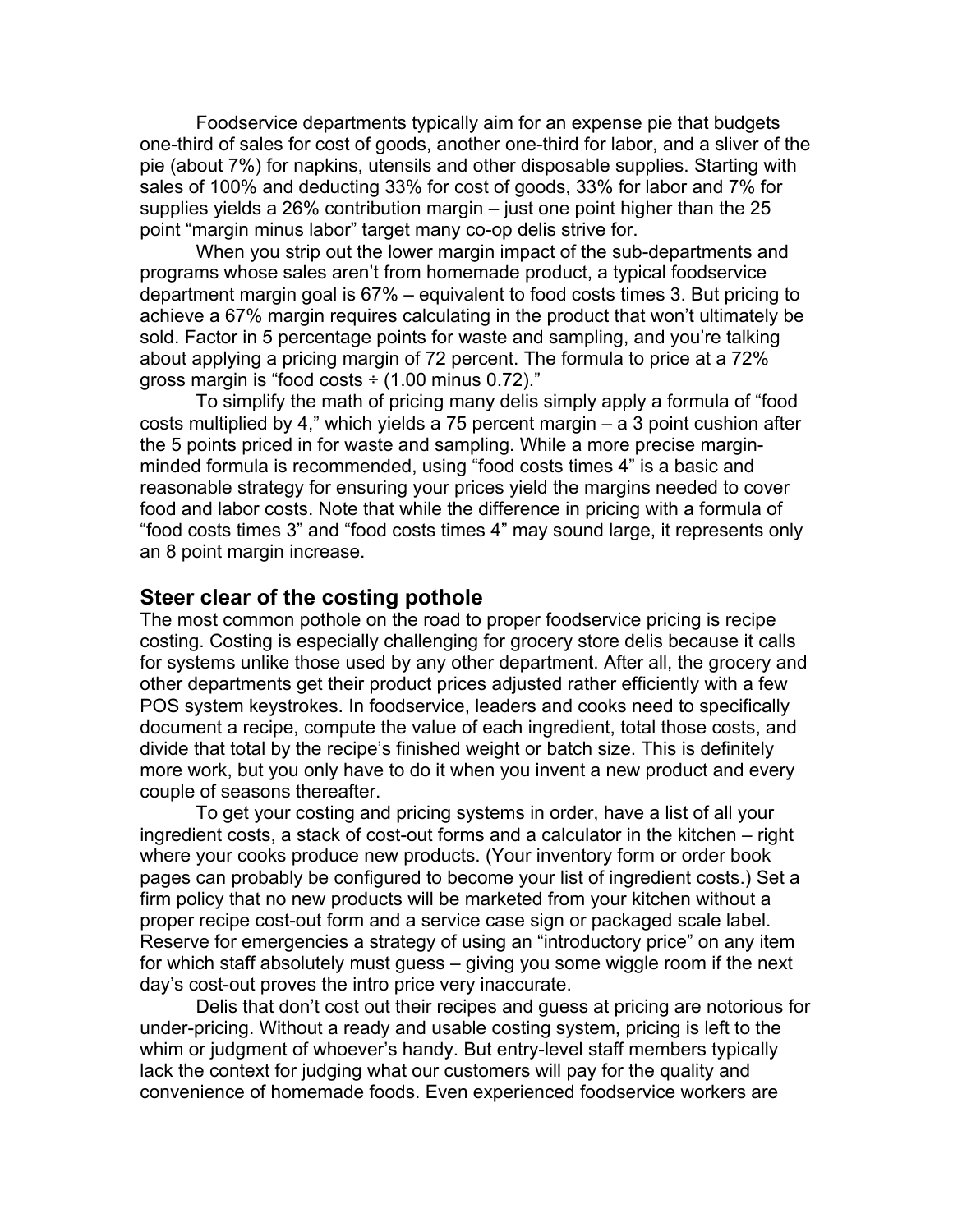capable of undervaluing the creativity, labor and food costs that need to be covered from full margin pricing. In pricing, there is a place for judgment, experience and instinct – but it comes in the form of tweaking a price after calculating the proper full-margin price, not before.

With ingredient costs at the ready and an hour of training most staff can learn to complete a recipe cost-out in just 15 minutes. To quickly get your department's costing duties behind you, host a mandatory "costing party." Gather a gaggle of your key full-time staff and teach everyone the proper way to complete a recipe cost out form, using your department's ingredient cost list. (You can download these forms and related documents on the "downloads" page of the DeliBlog at: http://www.clix.to/deliblog.) Practice costing out some recipes together. Then set the gang loose to complete a dozen each on their own. Your party could complete all the recipes in your current repertoire, and you will have educated enough people to ensure that every shift has at least one person who knows how to properly cost out a new recipe.

In the process of growing your team's financial education, look to see who emerges as a good candidate to take on some responsibility for reducing ingredient costs through improved purchasing. "We changed one of our suppliers and shaved about 15% off the top of a \$1000 per week bill," said the kitchen manager of a large co-op in the Northwest. The all-too-busy department leader isn't always the person best suited to keep up with this responsibility, even if it's technically a part of their job description. In the end, it doesn't matter which person on your staff finds the vendors or local producers to bring you better deals; you just need to invest some modest chunks of time regularly to knock down costs where you can. With a sizable share of your department more focused on the cost of ingredients, your team may start to do a better job of getting and using whatever free product is available from produce, meat and other departments.

After costing your current menu, you may find some price increases or serving size adjustments are in order. If much of your menu needs to go up by as much as 20 percent, doing it all at once is probably the best route. After all, taking a \$4.99 per pound salad up to \$5.99 adds only 33 cents to a one-third pound purchase. If some of your items have been so under-priced as to require a whopping hike, you have the choice of stepping up the price incrementally, or doing it all at once. More often than not I recommend bringing your prices into line and getting it over with. "It's amazing," said the Northwest co-op kitchen manager. After correcting the price of their chicken breast entrees from \$9 a pound to \$12 a pound, staff haven't reported any flack from customers, and "I've not had one negative comment card."

If you must enact significant price increases across the board, nothing is more important than preparing your staff for the conversations they may have with customers. Role-play and provide them with enough information for them to respond intelligently and professionally. Choose to believe that your customers can appreciate that your department has made some mistakes in the past and is taking the fair measures necessary to operate profitably enough to continue serving them.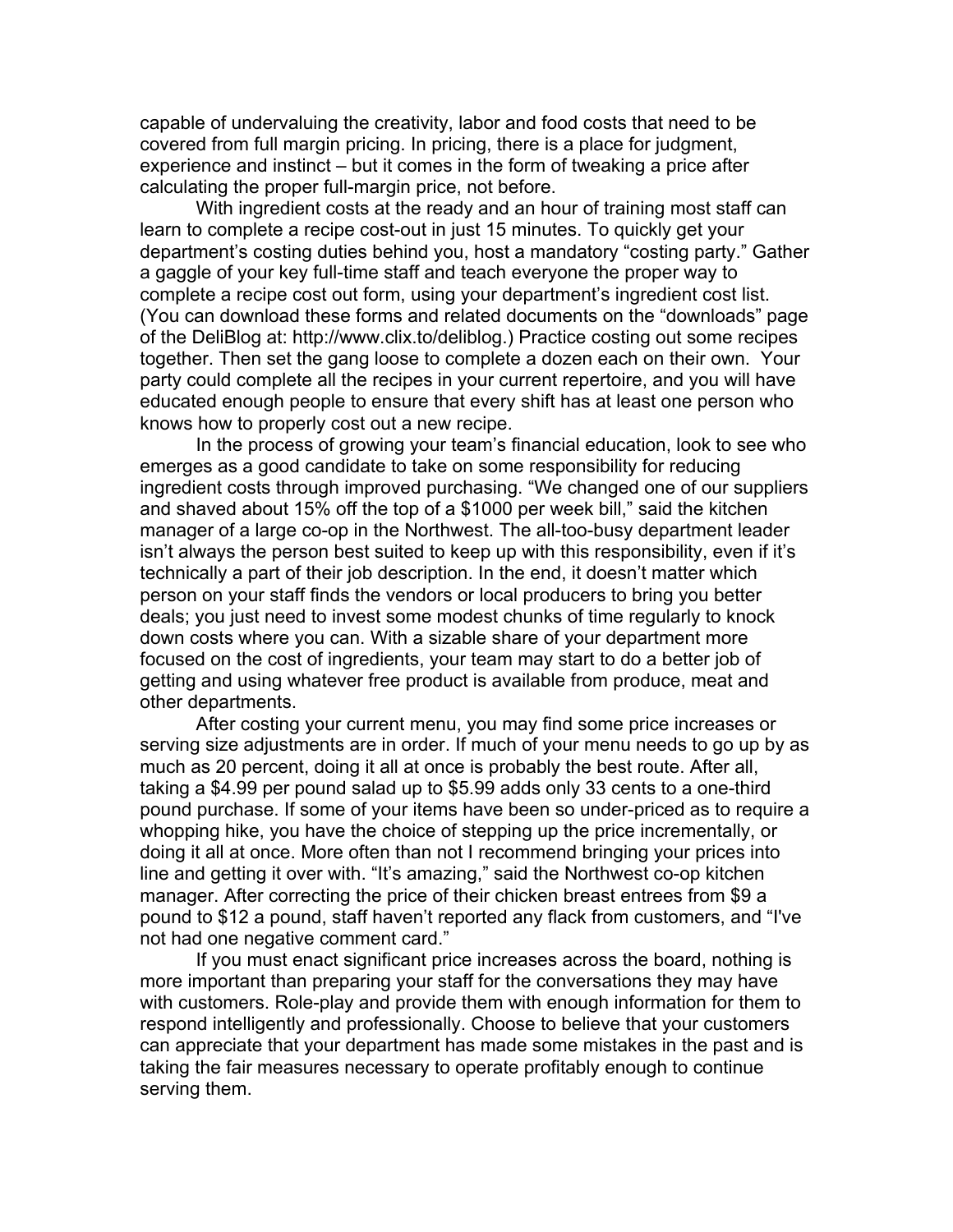Beyond straight margin formulas are myriad variable pricing strategies aimed at maximizing total margin dollars. After all, financial performance can't all be about margin percentages when it's the margin dollars that pay the bills. If greater margin dollars can be achieved by lowering the price on some easy-tomake or commoditized items, you should consider taking that lower margin percentage. But you'll want to make it up by raising the margin on your more creative and hardest-to-produce items, especially on items for which you have no competition.

As an example: Say you sell a line of quickly produced cream cheese schmears, at the rate of 50 pounds per week for \$7.99/lb., generating a 75% gross margin or \$300. Let's say you're also selling a line of beautifully presented fish entrees at the rate of 105 pounds per week for an average of \$12.99 per pound, which is generating a 60% gross margin or \$818. Also assume the schmears each take one-third the labor time that the fish entrees take, and that only your most experienced, highest paid staff work on the entrees. With a variable margin pricing strategy, you might try to achieve higher total margin dollars by lowering the price of your easy-to-make schmears and raising the price of your competition-free, labor-intensive entrees.

With systems in place for analyzing such changes as you inaugurate them, you might very well find that at a lower 69% margin, or \$6.49/lb., you can sell 75 pounds of schmears a week, generating \$336 – a 12% increase in margin dollars. With the fish entrees at a higher margin of 67% and an average price of \$15.75/lb, sales volume might drop by 15% to 90 pounds per week. But you would still earn \$950/week – or 14% more margin dollars.

Sound like a fun way to increase sales and margin dollars? It is. But you can't apply, analyze, and tweak variable margin pricing decisions if you don't genuinely know your recipe costs and have a method for analyzing sales, production, waste, and margin. Without it, you won't be able to properly judge the impact of the measures taken to improve your margins. Did adding those two new products last week generate more margin dollars than the three items you discontinued? Are you running short and losing potential sales on any top sellers? Could you reduce some existing labor by making a few items less frequently and in larger batches?

You probably will keep some of the items that earn you a sub-standard margin, but with proper cost analysis you will have identified those products and know why they're worth keeping in your repertoire. The cost of an organic whole fryer, for example, doesn't make it easy to price rotisserie chickens much above a 50% gross margin. Knowing that a chicken program can unlock the potential for dinnertime sales of other foods, many delis are happy to put the requisite labor into them.

#### **The paved road of consistent margins**

With a foundation of essential deli systems in place for evaluating the performance of each menu item, you'll feel less like a passenger and more like the driver of your deli's financial destiny. The difference between guessing at prices and using functional systems for recipe costing and pricing is like the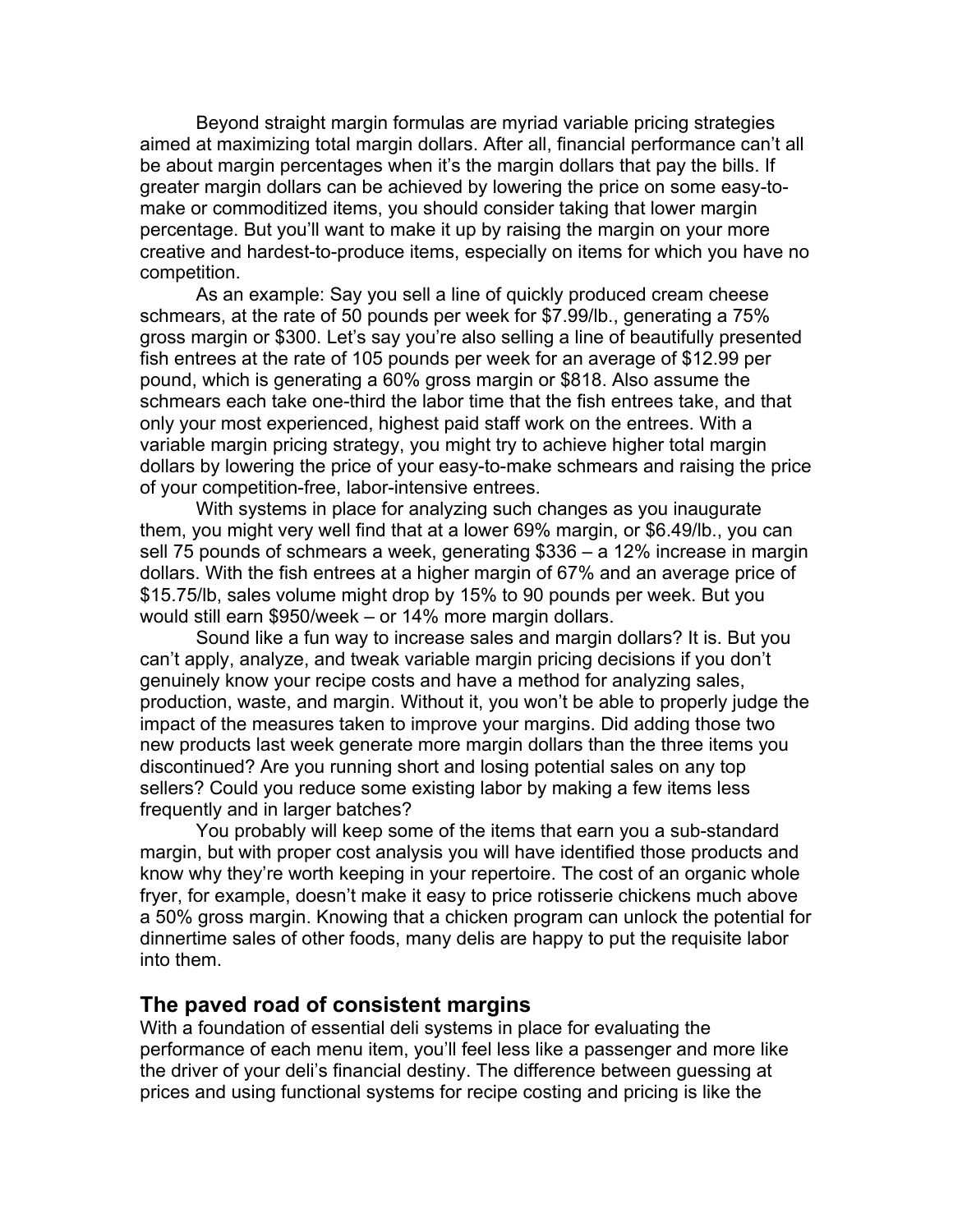difference between a bumpy gravel road and a freshly paved one. By costing things out accurately before you sell your first batch and applying variable pricing strategies to maximize sales, you'll be on the highway to financial success in foodservice.

### **SIDEBAR STORY: Petition the Kitchen Software Industry!**

Nothing would so significantly assist the costing and pricing responsibilities of foodservice departments as a decent kitchen software program. Ever since Sierra Home stopped producing their top-selling MasterCook program, there has been a gap in the market for an affordable, easy-to-use program that accomplishes a critical triad of functions: recipe organizing, costing and nutritional analysis.

I've experimented with demo and full versions of many programs, from inexpensive shareware programs that simply organize your recipes, to professional programs that cost hundreds of dollars and are unduly cumbersome. Many of the professional programs lack a nutritional analysis function and, focused on cost and inventory control, require more data entry and provide more data than is needed by a typical natural foods grocery deli. Of the less expensive programs, none does recipe costing, and while many claim to perform nutritional analysis, most do it poorly.

Nothing comes closer to fulfilling the triad of critical functions better than does MasterCook. Because it has so many users (a Google search for "MasterCook" yields more than a million hits), there is a plethora of websites from which to download recipes in MasterCook's proprietary format. Although the program is no longer produced or supported, a number of online retailers still sell versions for next to nothing. (Be sure to choose the "deluxe" version that's right for your system, Macintosh or Windows, as some versions do not come with the full compliment of functionalities.) But many versions of the software don't work with the latest version of Windows XP, and Macintosh users can only open the program in OS 9.

Currently on the DeliBlog of Organic & Natural Foods at www.clix.to/deliblog you can read more about the pros and cons of recipe software programs, share your experiences and vote for the software features you most value. Through June 30 you can also sign an online petition to the creators of existing software programs, telling them what you're looking to buy in a new software program.

Allen Seidner is principal of Thought for Food Consulting in Fairfax, California. Website: http://homepage.mac.com/aseidner E-mail: aseidner@mac.com

Reprinted with permission from *Cooperative Grocer*.